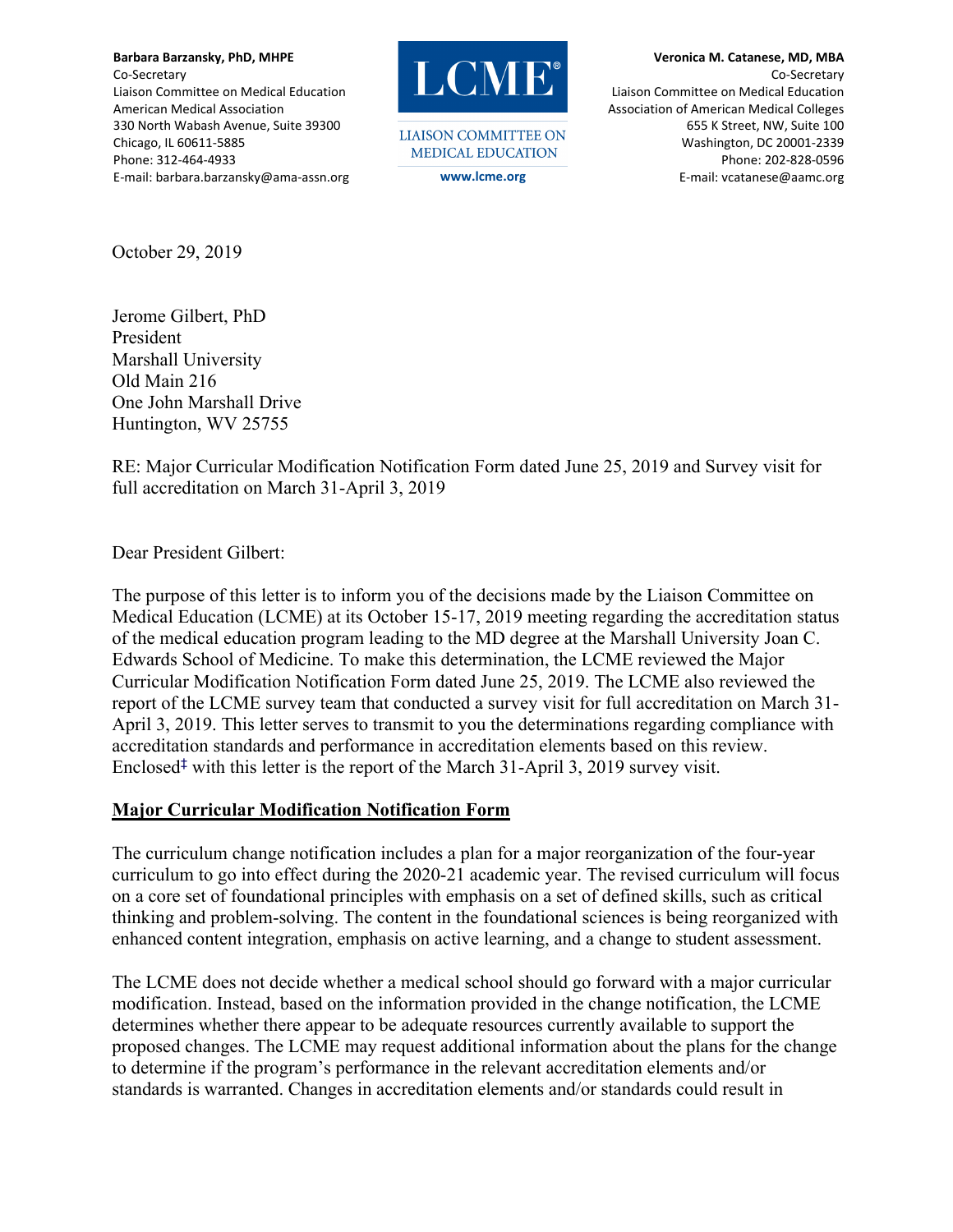changes to the program's accreditation status or term and may result in additional follow-up. It is the medical school's responsibility to decide whether and when to proceed.

Based on the information provided, the LCME voted as follows:

|            | <b>LCME Determination</b>   Resources appear adequate to support the proposed changes       |
|------------|---------------------------------------------------------------------------------------------|
|            | <b>Required Follow-Up for</b> No further information on this item is requested at this time |
| the School |                                                                                             |

### **Survey Visit for Full Accreditation**

After reviewing the survey report and survey team findings, the LCME voted as follows:

|                                                | LCME Determination   Continue full accreditation of the medical education program for an eight-year term |
|------------------------------------------------|----------------------------------------------------------------------------------------------------------|
|                                                | <b>Required Follow-Up</b>   Status report due by December 1, 2020                                        |
| for the School                                 |                                                                                                          |
| Next Full Survey Visit   2026-27 academic year |                                                                                                          |

The Medical School Directory on the LCME website, lcme.org/directory, will be updated to reflect this change in the next full survey date.

Section I of this letter summarizes the medical education program's compliance with each of the 12 LCME standards based on the program's performance in the elements that collectively constitute each standard. Sections II and III of this letter summarize the LCME's determinations for the medical education program's performance in accreditation elements requiring follow-up. Section IV of this letter summarizes the required follow-up. Section V of this letter contains additional information important for the medical education program. **Note especially information related to the new LCME policy regarding timing for a program to achieve satisfactory performance in accreditation elements and to achieve compliance with standards.** 

# **I. LCME DETERMINATIONS OF COMPLIANCE WITH ACCREDITATION STANDARDS**

| <b>Standard</b>                                                                                                                   | <b>LCME</b><br><b>Determination</b> |
|-----------------------------------------------------------------------------------------------------------------------------------|-------------------------------------|
| Standard 1: Mission, Planning, Organization, and Integrity                                                                        |                                     |
| Standard 2: Leadership and Administration                                                                                         | CM                                  |
| Standard 3: Academic and Learning Environments                                                                                    |                                     |
| Standard 4: Faculty Preparation, Productivity, Participation, and Policies                                                        |                                     |
| Standard 5: Educational Resources and Infrastructure                                                                              | CM                                  |
| Standard 6: Competencies, Curricular Objectives, and Curricular Design                                                            |                                     |
| Standard 7: Curricular Content                                                                                                    | C                                   |
| Standard 8: Curricular Management, Evaluation, and Enhancement                                                                    |                                     |
| Standard 9: Teaching, Supervision, Assessment, and Student and Patient Safety                                                     | NC                                  |
| Standard 10: Medical Student Selection, Assignment, and Progress                                                                  | <b>CM</b>                           |
| Standard 11: Medical Student Academic Support, Career Advising, and Educational Records                                           | CM                                  |
| Standard 12: Medical Student Health Services, Personal Counseling, and Financial Aid Services<br>a that a third to the service of | <b>CM</b>                           |

 $C =$  Compliance, CM = Compliance with a Need for Monitoring, NC = Noncompliance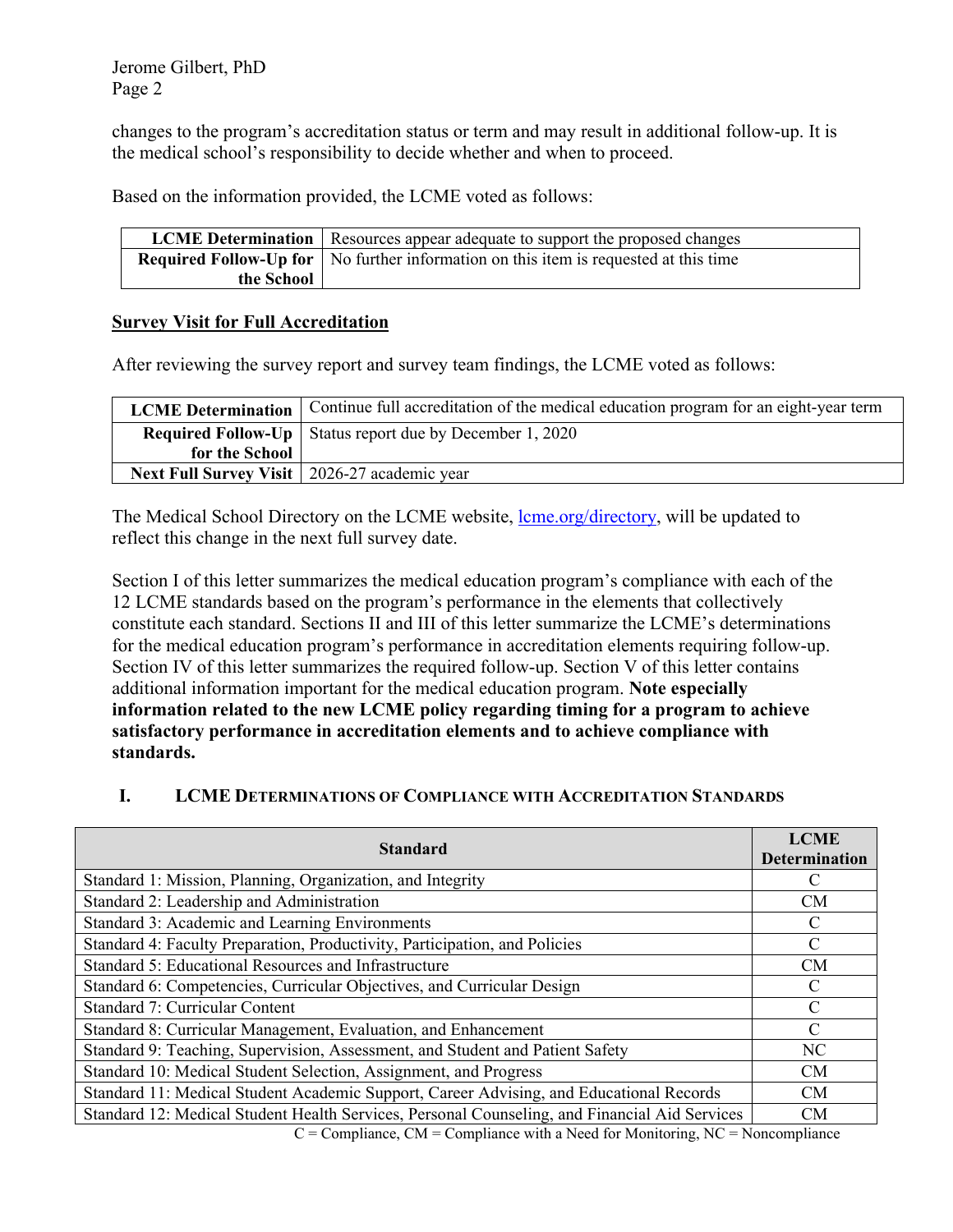# **II. ACCREDITATION ELEMENTS IN WHICH THE PROGRAM'S PERFORMANCE IS SATISFACTORY WITH A NEED FOR MONITORING**

| <b>Element</b>           | <b>LCME</b> Finding                                                            |  |  |  |
|--------------------------|--------------------------------------------------------------------------------|--|--|--|
| Element 2.4 (sufficiency | There was considerable student dissatisfaction expressed by respondents to     |  |  |  |
| of administrative staff) | the 2018 AAMC Medical School Graduation Questionnaire (AAMC GQ)                |  |  |  |
|                          | with areas overseen by the Office of Student Affairs, including                |  |  |  |
|                          | responsiveness to student concerns and with the adequacy of career             |  |  |  |
|                          | advising, as well as other activities housed in that office. This raised       |  |  |  |
|                          | concerns about the sufficiency of administrative staff in the Office of        |  |  |  |
|                          | Student Affairs. In response, the medical school has reconfigured the          |  |  |  |
|                          | staffing of that office and enhanced staff expertise in career advising. It is |  |  |  |
|                          | not yet clear whether these changes have resolved the issues.                  |  |  |  |
| Element 5.11             | Both AAMC GQ data and ISA data indicate significant student concerns           |  |  |  |
| (study/lounge/storage    | regarding the adequacy of study space. There are renovation and                |  |  |  |
| space/call rooms)        | reacquisition plans in place to add additional study space in the near future. |  |  |  |
|                          | Monitoring will be required to ensure that the completion of these activities  |  |  |  |
|                          | results in significant improvement in medical student study space.             |  |  |  |
| Element 7.1              | 2018 AAMC GQ data indicated that respondents were dissatisfied with the        |  |  |  |
| (biomedical, behavioral, | instruction provided in biostatistics/epidemiology and immunology. Several     |  |  |  |
| social sciences)         | attempts have been made to improve biostatistics/epidemiology instruction,     |  |  |  |
|                          | including altering its placement in the preclinical curriculum. The            |  |  |  |
|                          | immunology course has been reorganized, but it is too early to determine if    |  |  |  |
|                          | this will result in improved student satisfaction.                             |  |  |  |
| Element 12.3 (personal   | AAMC GQ data from 2015-18 indicate significant year-to-year variability        |  |  |  |
| counseling/well-being    | with respondent satisfaction with personal counseling, mental health           |  |  |  |
| programs)                | services, and well-being. The school has taken several actions to enhance      |  |  |  |
|                          | personal counseling and well-being services, including establishing            |  |  |  |
|                          | contracts with the Cabell Huntington Counseling Center, the building of a      |  |  |  |
|                          | new Student Wellness Center, and the establishment of a medical student        |  |  |  |
|                          | wellness committee. It is not yet clear whether these efforts will lead to     |  |  |  |
|                          | consistent improvement in student satisfaction with these services.            |  |  |  |

# **III. ACCREDITATION ELEMENTS IN WHICH THE PROGRAM'S PERFORMANCE IS UNSATISFACTORY**

| <b>Element</b>           | <b>LCME</b> Finding                                                           |
|--------------------------|-------------------------------------------------------------------------------|
| Element 1.4 (affiliation | Some of the affiliation agreements provided for clinical affiliates that are  |
| agreements)              | used regularly for required clinical experience do not meet the requirements  |
|                          | of this element for the appointment and assignment of faculty members for     |
|                          | medical student teaching, and one is contradictory on the primacy of the      |
|                          | medical school over the educational program.                                  |
| Element 5.8 (library     | During the survey visit, it was indicated that there were plans to downsize   |
| resources/staff)         | the medical library staff. Considering the low levels of satisfaction with    |
|                          | library services among current students, the school of medicine will need to  |
|                          | ensure that the school's library services continue to support medical student |
|                          | needs.                                                                        |
| Element 9.5 (narrative   | While the school collects and provides written and oral narrative             |
| assessment)              | assessment of students' performance including non-cognitive achievement       |
|                          | in some small-group activities and individual clinical skills performance in  |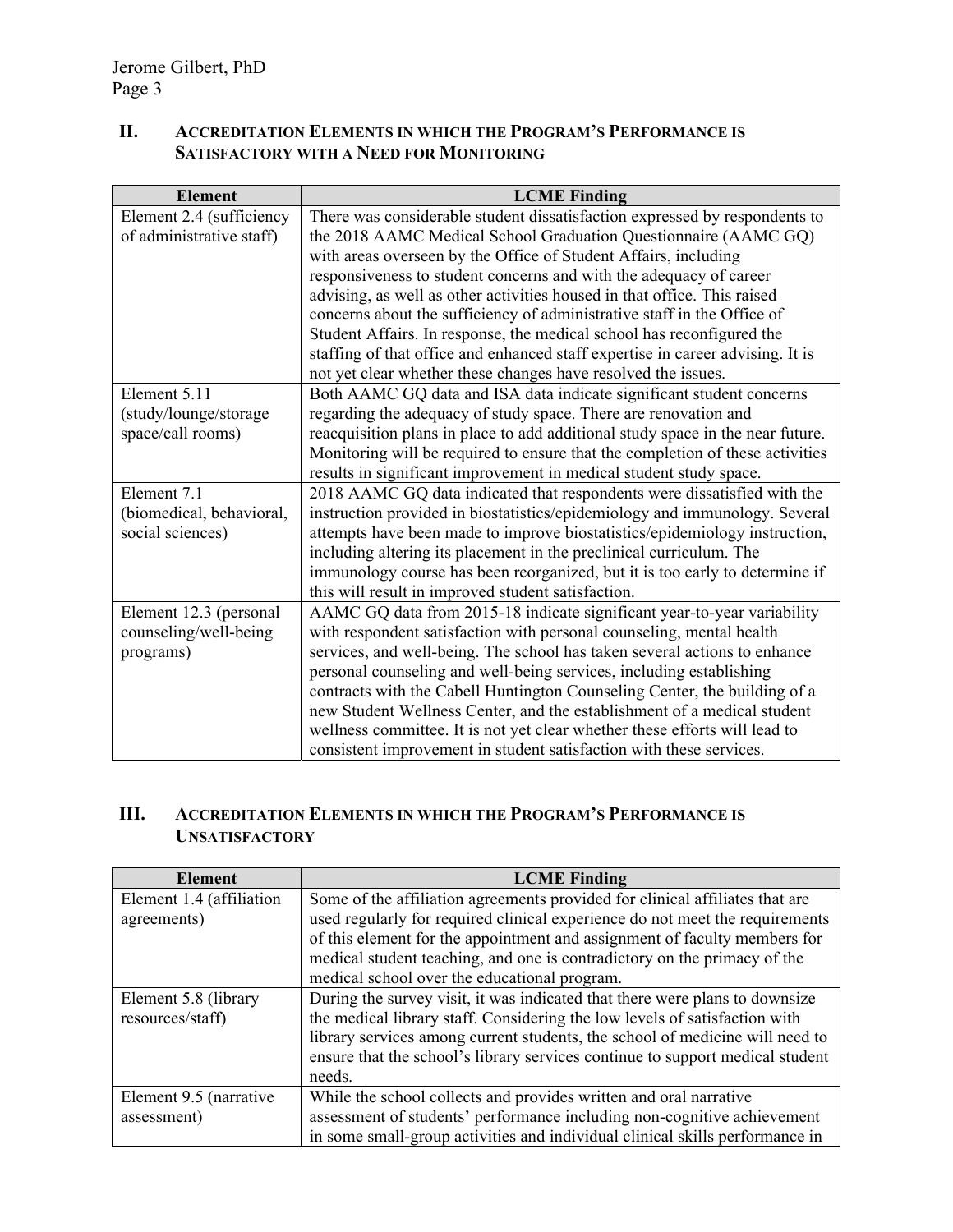|                          | the preclinical curriculum, this information is not collected in all courses  |
|--------------------------|-------------------------------------------------------------------------------|
|                          | where teacher-student interaction allows this form of assessment.             |
| Element 9.8 (fair and    | The school's data for AY 2015-16 and AY 2017-18 indicate that there were      |
| timely summative         | multiple instances where clerkship grades had not been submitted within six   |
| assessment)              | weeks of the completion of the clerkship. The school has developed and        |
|                          | implemented procedures for improving timely assessment of student             |
|                          | performance on clerkships; however, partial data for AY 2018-19 indicate      |
|                          | continuing delays in submission of clerkship grades in multiple clerkships.   |
| Element 10.6 (content of | The school does not have a catalog and admission brochures include only       |
| informational materials) | broad information about the medical education program. Some of the            |
|                          | information required by this element is not accessible to potential           |
|                          | applicants.                                                                   |
| Element 11.2 (career     | AAMC GQ data from 2016-18 indicated that respondent satisfaction with         |
| advising)*               | career planning services and information about specialties was significantly  |
|                          | below the national means. Staffing in both the offices of student affairs and |
|                          | academic affairs has been rearranged to address these concerns. However,      |
|                          | no information was provided by the school that these actions have resulted    |
|                          | in increased student satisfaction with career counseling.                     |
| Element 12.7             | The confidentiality of students' medical records is not ensured with respect  |
| <i>(immunization</i>     | to immunizations. The director of student and occupational health sends the   |
| requirements and         | associate dean of student affairs detailed information regarding each         |
| monitoring)              | student's status with respect to individual vaccinations rather than only     |
|                          | indicating whether or not the student is in compliance.                       |
| Element 12.8 (student    | The school does not have a policy that specifically addresses the effects of  |
| exposure                 | infectious and environmental disease or disability on medical students'       |
| policies/procedures)     | learning activities. The Post-Exposure Policy provided by the school only     |
|                          | addresses education about methods of prevention and procedures for care       |
|                          | and treatment post-exposure, including financial responsibility.              |

\* The LCME noted that career advising, then standard MS-19, was cited as noncompliance at the time of the 2011 full survey visit.

### **IV. REQUIRED FOLLOW-UP FOR THE SCHOOL**

The LCME requests a status report by **December 1, 2020**, containing the information listed below. Include a dated and signed cover letter addressed to both LCME Co-Secretaries. The dean should email the status report and cover letter to lower less instanctions  $\omega$  aamc.org as a single PDF file. Do not submit a scanned PDF file. Do not mail a paper copy of the status report nor include hyperlinks in the submitted document(s). If there is a need to reference a website, create an appendix with a table of contents and include (non-scanned) PDF files of the relevant webpages and/or screenshots; appendix documents should be placed at the end of a report, not embedded in each response. The dean should contact the LCME Co-Secretaries for clarification on a specific request. Email lcmesubmissions@aamc.org for questions regarding the submission or formatting of materials.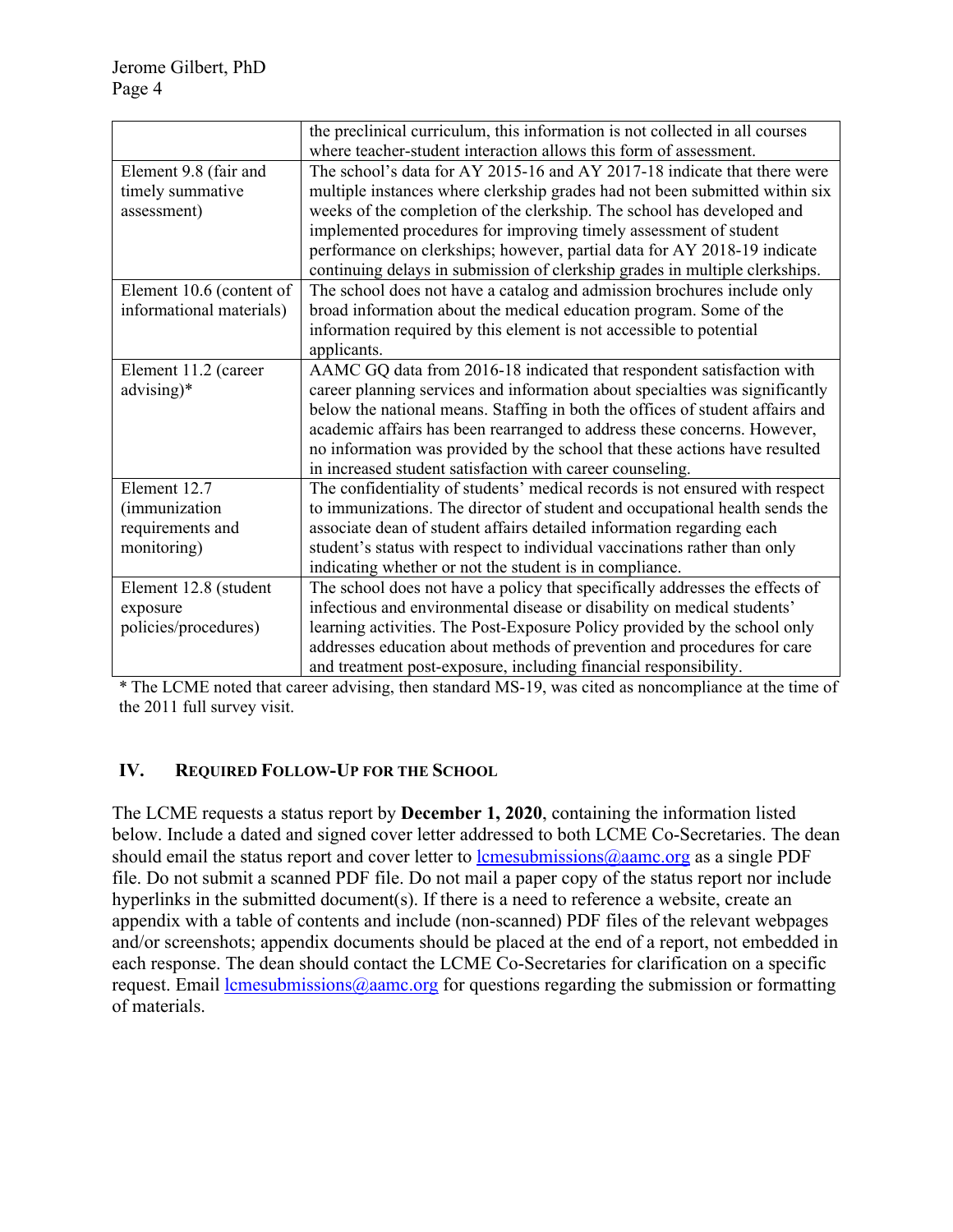### *In the status report, specify the LCME's determination of the program's performance in each element (i.e., unsatisfactory or satisfactory with a need for monitoring) as listed in this letter.*

### **Element 1.4 (affiliation agreements) – Unsatisfactory**

- 1. Provide copies of the current affiliation agreements for the Charleston Area Medical Center and the Huntington Internal Medicine Group. Note where in the agreements each of the required components, as specified in Element 1.4, are located.
- 2. Note the changes to the agreements that have been made since the time of the 2019 full survey visit.

### **Element 2.4 (sufficiency of administrative staff) – Satisfactory with a Need for Monitoring**

- 1. Summarize the current staffing configuration within the Office of Student Affairs. Note areas where staffing has been increased and staff expertise has been enhanced.
- 2. Provide data from a survey of students in all classes on satisfaction with the Office of Student Affairs in the following areas:

a. Awareness of student concerns b. Responsiveness to student problems

[Use the following scale: very dissatisfied, dissatisfied, satisfied, very satisfied, NA/no opportunity to observe]

Provide the data by class using the following:

**Satisfaction with the Office of Student Affairs Awareness of Student Concerns**  Provide data by curriculum year on the number and percentage of students who responded n/a, dissatisfied/very dissatisfied (combined), and satisfied/very satisfied (combined) with the awareness of student concerns of staff in the Office of Student Affairs. Medical  $\overline{1}$   $\overline{C}$ Number of Total Number and % of N/A Number and % of combined Dissatisfied Number and % of combined Satisfied and

| School Class   | 1 otal        |      | of N/A    |               | combined Dissatisfied |                       | combined Satisfied and |                          |
|----------------|---------------|------|-----------|---------------|-----------------------|-----------------------|------------------------|--------------------------|
|                | Responses/    |      | Responses |               |                       | and Very Dissatisfied |                        | Very Satisfied responses |
|                | Response rate |      |           |               | responses             |                       |                        |                          |
|                | to this item  |      |           |               |                       |                       |                        |                          |
|                | N             | $\%$ | N         | $\frac{0}{0}$ |                       | $\%$                  | N                      | $\%$                     |
| M1             |               |      |           |               |                       |                       |                        |                          |
| M <sub>2</sub> |               |      |           |               |                       |                       |                        |                          |
| M <sub>3</sub> |               |      |           |               |                       |                       |                        |                          |
| M4             |               |      |           |               |                       |                       |                        |                          |
| Total          |               |      |           |               |                       |                       |                        |                          |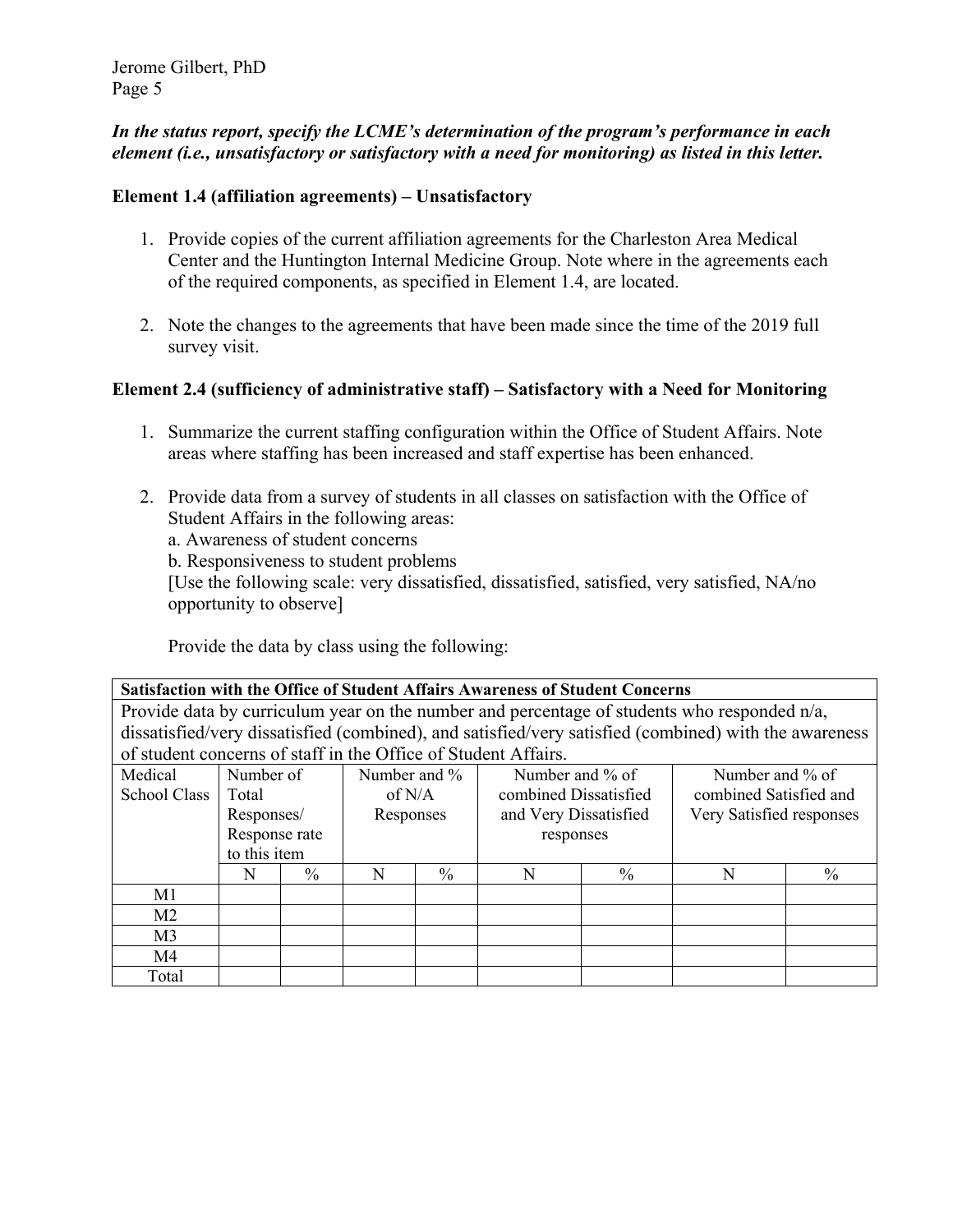#### **Satisfaction with the Office of Student Affairs Responsiveness to Student Problems**

Provide data by curriculum year on the number and percentage of students who responded n/a, dissatisfied/very dissatisfied (combined), and satisfied/very satisfied (combined) with the responsiveness to student problems of staff on the Office of Student Affairs.

| Medical        | Number of     |      | Number and $\%$ |               | Number and % of       |           | Number and % of          |                        |  |
|----------------|---------------|------|-----------------|---------------|-----------------------|-----------|--------------------------|------------------------|--|
| School Class   | Total         |      | of $N/A$        |               | combined Dissatisfied |           |                          | combined Satisfied and |  |
|                | Responses/    |      | Responses       |               | and Very Dissatisfied |           | Very Satisfied responses |                        |  |
|                | Response rate |      |                 |               |                       | responses |                          |                        |  |
|                | to this item  |      |                 |               |                       |           |                          |                        |  |
|                | N             | $\%$ | N               | $\frac{0}{0}$ | N                     | $\%$      | N                        | $\%$                   |  |
| M1             |               |      |                 |               |                       |           |                          |                        |  |
| M <sub>2</sub> |               |      |                 |               |                       |           |                          |                        |  |
| M <sub>3</sub> |               |      |                 |               |                       |           |                          |                        |  |
| M4             |               |      |                 |               |                       |           |                          |                        |  |
| Total          |               |      |                 |               |                       |           |                          |                        |  |

3. Provide school and national comparison data from the AAMC Medical School Graduation Questionnaire (AAMC GQ) on the percentage of students who were *satisfied/very satisfied* (aggregated) with the Office of the Associate Dean of/for Students.

| <b>Office of the Associate Dean of/for Students</b> |          |              |              |            |  |  |  |  |  |
|-----------------------------------------------------|----------|--------------|--------------|------------|--|--|--|--|--|
|                                                     |          | AAMC GQ 2019 | AAMC GQ 2020 |            |  |  |  |  |  |
|                                                     | School % | National %   | School %     | National % |  |  |  |  |  |
| Accessibility                                       |          |              |              |            |  |  |  |  |  |
| Awareness of student                                |          |              |              |            |  |  |  |  |  |
| concerns                                            |          |              |              |            |  |  |  |  |  |
| Responsiveness to student                           |          |              |              |            |  |  |  |  |  |
| problems                                            |          |              |              |            |  |  |  |  |  |

### **Element 5.8 (library resources/staff) – Unsatisfactory**

1. Complete the following table with information about library staffing during the 2020-21 academic year.

| <b>Medical School Library Staffing</b>                                                                |  |  |  |  |  |  |  |  |
|-------------------------------------------------------------------------------------------------------|--|--|--|--|--|--|--|--|
| Provide the number of staff FTEs in the following areas, using the most recent academic year. Schools |  |  |  |  |  |  |  |  |
| with regional campuses may add rows for each additional library/campus.                               |  |  |  |  |  |  |  |  |
| Technical and<br>Part-Time Staff                                                                      |  |  |  |  |  |  |  |  |
| Professional Staff<br>Paraprofessional Staff<br>(e.g., student workers)                               |  |  |  |  |  |  |  |  |
|                                                                                                       |  |  |  |  |  |  |  |  |

2. Compare library staffing in the 2021 academic year with staffing at the time of the 2019 full survey visit.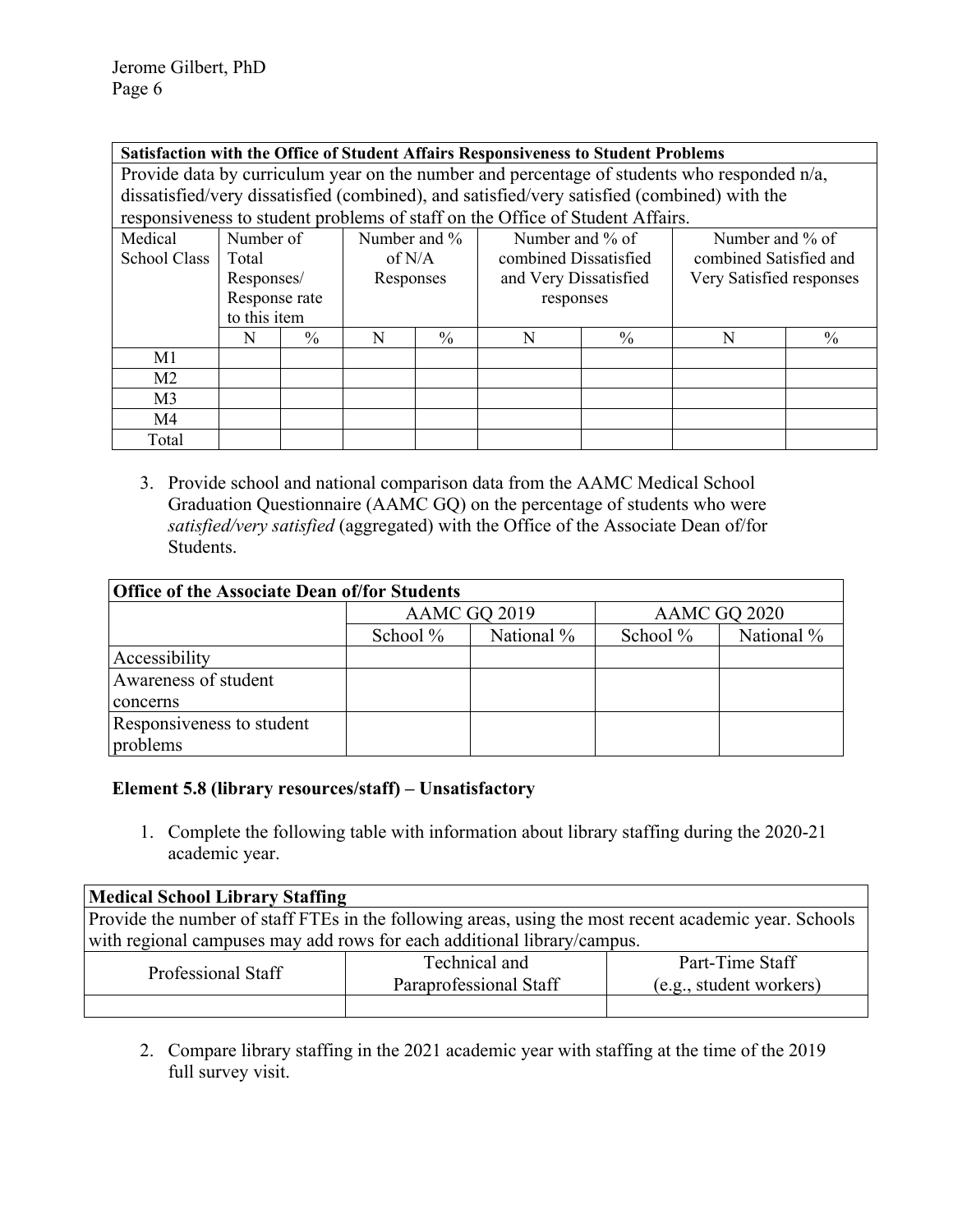> 3. Provide data from a survey of students in all classes on satisfaction with the library services:

[Use the following scale: very dissatisfied, dissatisfied, satisfied, very satisfied, NA/no opportunity to observe]

Provide the data by class using the following:

| <b>Satisfaction with Library Services</b>                                                                 |                                                                             |                                                                              |          |      |                       |      |  |               |  |
|-----------------------------------------------------------------------------------------------------------|-----------------------------------------------------------------------------|------------------------------------------------------------------------------|----------|------|-----------------------|------|--|---------------|--|
| Provide data by curriculum year on the number and percentage of students who responded n/a,               |                                                                             |                                                                              |          |      |                       |      |  |               |  |
| dissatisfied/very dissatisfied (combined), and satisfied/very satisfied (combined) with library services. |                                                                             |                                                                              |          |      |                       |      |  |               |  |
| Medical                                                                                                   | Number and % of combined<br>Number of<br>Number and $\%$<br>Number and % of |                                                                              |          |      |                       |      |  |               |  |
| School Class                                                                                              | Total                                                                       |                                                                              | of $N/A$ |      | combined Dissatisfied |      |  | Satisfied and |  |
|                                                                                                           |                                                                             | Very Satisfied responses<br>and Very Dissatisfied<br>Responses/<br>Responses |          |      |                       |      |  |               |  |
|                                                                                                           | Response rate                                                               |                                                                              |          |      | responses             |      |  |               |  |
|                                                                                                           | to this item                                                                |                                                                              |          |      |                       |      |  |               |  |
|                                                                                                           | N                                                                           | $\frac{0}{0}$                                                                | N        | $\%$ | N                     | $\%$ |  | $\%$          |  |
| M1                                                                                                        |                                                                             |                                                                              |          |      |                       |      |  |               |  |
| M <sub>2</sub>                                                                                            |                                                                             |                                                                              |          |      |                       |      |  |               |  |
| M <sub>3</sub>                                                                                            |                                                                             |                                                                              |          |      |                       |      |  |               |  |
| M <sub>4</sub>                                                                                            |                                                                             |                                                                              |          |      |                       |      |  |               |  |
| Total                                                                                                     |                                                                             |                                                                              |          |      |                       |      |  |               |  |

## **Element 5.11 (study/lounge/storage space/call rooms) – Satisfactory with a Need for Monitoring**

- 1. Describe the enhancements that have been made to student study space since the time of the 2019 full survey visit. Also note any enhancements that are underway or planned and provide the anticipated timeline for completion.
- 2. Provide data from a survey of students in all classes on satisfaction with study space: [Use the following scale: very dissatisfied, dissatisfied, satisfied, very satisfied, NA/no opportunity to observe]
- 3. Provide the data by class using the following:

| <b>Satisfaction with Study Space</b>                                                        |               |      |                                                                |               |                       |      |                                                                                                      |               |
|---------------------------------------------------------------------------------------------|---------------|------|----------------------------------------------------------------|---------------|-----------------------|------|------------------------------------------------------------------------------------------------------|---------------|
| Provide data by curriculum year on the number and percentage of students who responded n/a, |               |      |                                                                |               |                       |      |                                                                                                      |               |
|                                                                                             |               |      |                                                                |               |                       |      | dissatisfied/very dissatisfied (combined), and satisfied/very satisfied (combined) with study space. |               |
| Medical                                                                                     | Number of     |      | Number and %                                                   |               | Number and % of       |      | Number and % of                                                                                      |               |
| <b>School Class</b>                                                                         | Total         |      | of $N/A$                                                       |               | combined Dissatisfied |      | combined Satisfied and                                                                               |               |
|                                                                                             | Responses/    |      | Very Satisfied responses<br>and Very Dissatisfied<br>Responses |               |                       |      |                                                                                                      |               |
|                                                                                             | Response rate |      |                                                                |               | responses             |      |                                                                                                      |               |
|                                                                                             | to this item  |      |                                                                |               |                       |      |                                                                                                      |               |
|                                                                                             | N             | $\%$ | N                                                              | $\frac{0}{0}$ | N                     | $\%$ | N                                                                                                    | $\frac{0}{0}$ |
| M1                                                                                          |               |      |                                                                |               |                       |      |                                                                                                      |               |
| M <sub>2</sub>                                                                              |               |      |                                                                |               |                       |      |                                                                                                      |               |
| M <sub>3</sub>                                                                              |               |      |                                                                |               |                       |      |                                                                                                      |               |
| M4                                                                                          |               |      |                                                                |               |                       |      |                                                                                                      |               |
| Total                                                                                       |               |      |                                                                |               |                       |      |                                                                                                      |               |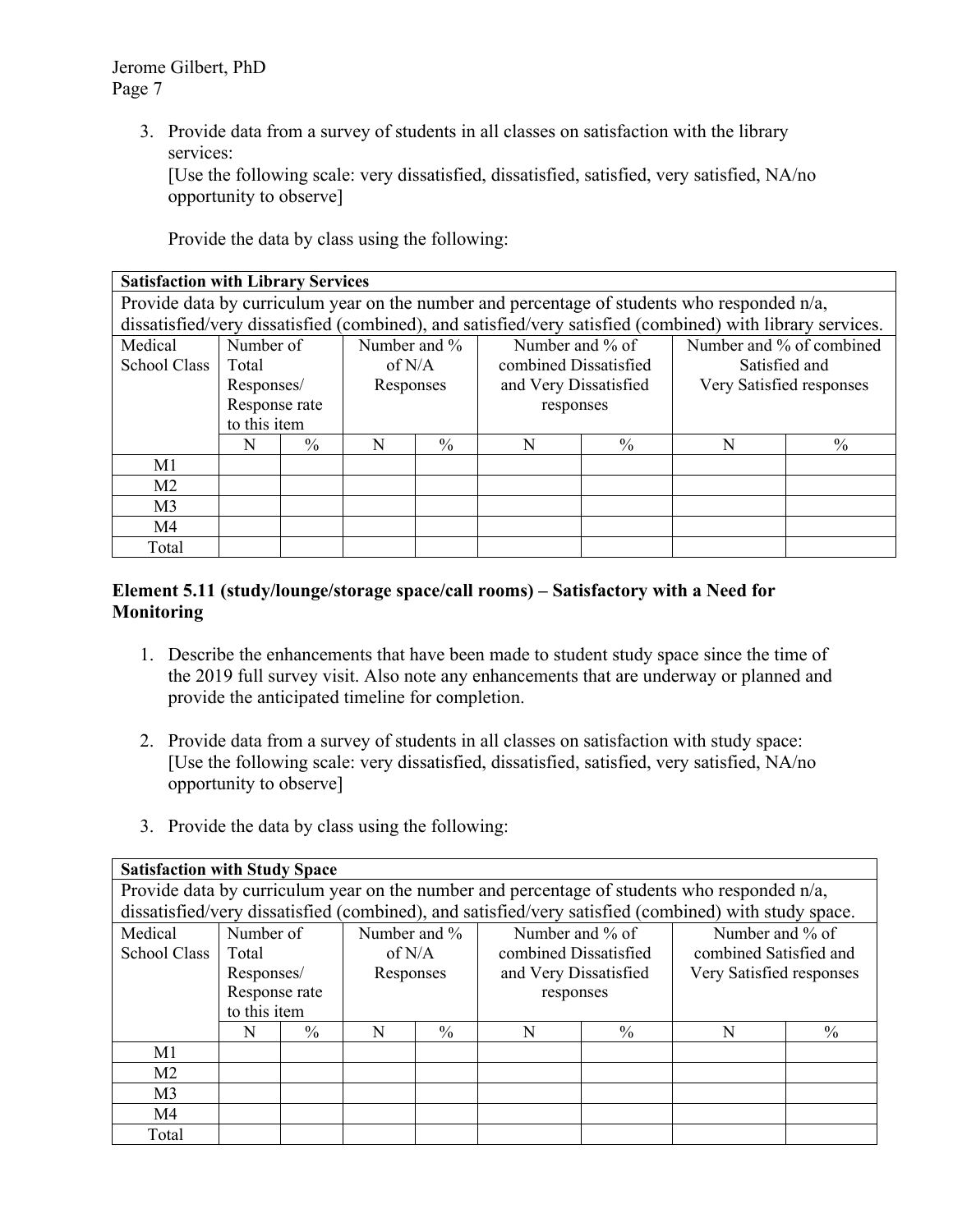4. Provide school and national comparison data from the AAMC Medical School Graduation Questionnaire (AAMC GQ) on the percentage of respondents who were *satisfied/very satisfied* (aggregated) with study space.

| <b>Student Satisfaction with Study Space</b> |            |             |            |  |  |  |  |  |  |  |  |  |
|----------------------------------------------|------------|-------------|------------|--|--|--|--|--|--|--|--|--|
| AAMC GQ 2019<br>AAMC GO 2020                 |            |             |            |  |  |  |  |  |  |  |  |  |
| School $\%$                                  | National % | School $\%$ | National % |  |  |  |  |  |  |  |  |  |
|                                              |            |             |            |  |  |  |  |  |  |  |  |  |

## **Element 7.1 (biomedical, behavioral, social sciences) – Satisfactory with a Need for Monitoring**

- 1. Note the status of plans for a revision of the curriculum and how the revision will address students' concerns related to biostatistics/epidemiology and immunology teaching. Summarize the changes made to teaching in biostatistics/epidemiology and immunology for the 2019-20 and 2020-21 academic year. Describe how the changes made address previous student concerns about teaching in these subject areas. Include any changes in teaching faculty for these areas.
- 2. Provide data from a survey of students in all classes on satisfaction with the following areas:

a. Epidemiology/biostatistics teaching in the first and second years of the curriculum b. Immunology teaching

[Use the following scale: very dissatisfied, dissatisfied, satisfied, very satisfied, NA/no opportunity to observe]

Provide the data by class using the following:

| <b>Satisfaction with the Epidemiology/Biostatistics Teaching</b> |  |
|------------------------------------------------------------------|--|
|                                                                  |  |

Provide data by curriculum year on the number and percentage of students who responded n/a, dissatisfied/very dissatisfied (combined), and satisfied/very satisfied (combined) with epidemiology and biostatistics teaching in the first and second years.

|                     | and orogiamotics teaching in the mot and second years. |      |              |               |                       |      |                          |      |  |  |  |  |  |
|---------------------|--------------------------------------------------------|------|--------------|---------------|-----------------------|------|--------------------------|------|--|--|--|--|--|
| Medical             | Number of                                              |      | Number and % |               | Number and % of       |      | Number and % of          |      |  |  |  |  |  |
| <b>School Class</b> | Total                                                  |      | of $N/A$     |               | combined Dissatisfied |      | combined Satisfied and   |      |  |  |  |  |  |
|                     | Responses/                                             |      | Responses    |               | and Very Dissatisfied |      | Very Satisfied responses |      |  |  |  |  |  |
|                     | Response rate                                          |      |              |               | responses             |      |                          |      |  |  |  |  |  |
|                     | to this item                                           |      |              |               |                       |      |                          |      |  |  |  |  |  |
|                     | N                                                      | $\%$ | N            | $\frac{0}{0}$ | N                     | $\%$ | N                        | $\%$ |  |  |  |  |  |
| M1                  |                                                        |      |              |               |                       |      |                          |      |  |  |  |  |  |
| M <sub>2</sub>      |                                                        |      |              |               |                       |      |                          |      |  |  |  |  |  |
| M <sub>3</sub>      |                                                        |      |              |               |                       |      |                          |      |  |  |  |  |  |
| M4                  |                                                        |      |              |               |                       |      |                          |      |  |  |  |  |  |
| Total               |                                                        |      |              |               |                       |      |                          |      |  |  |  |  |  |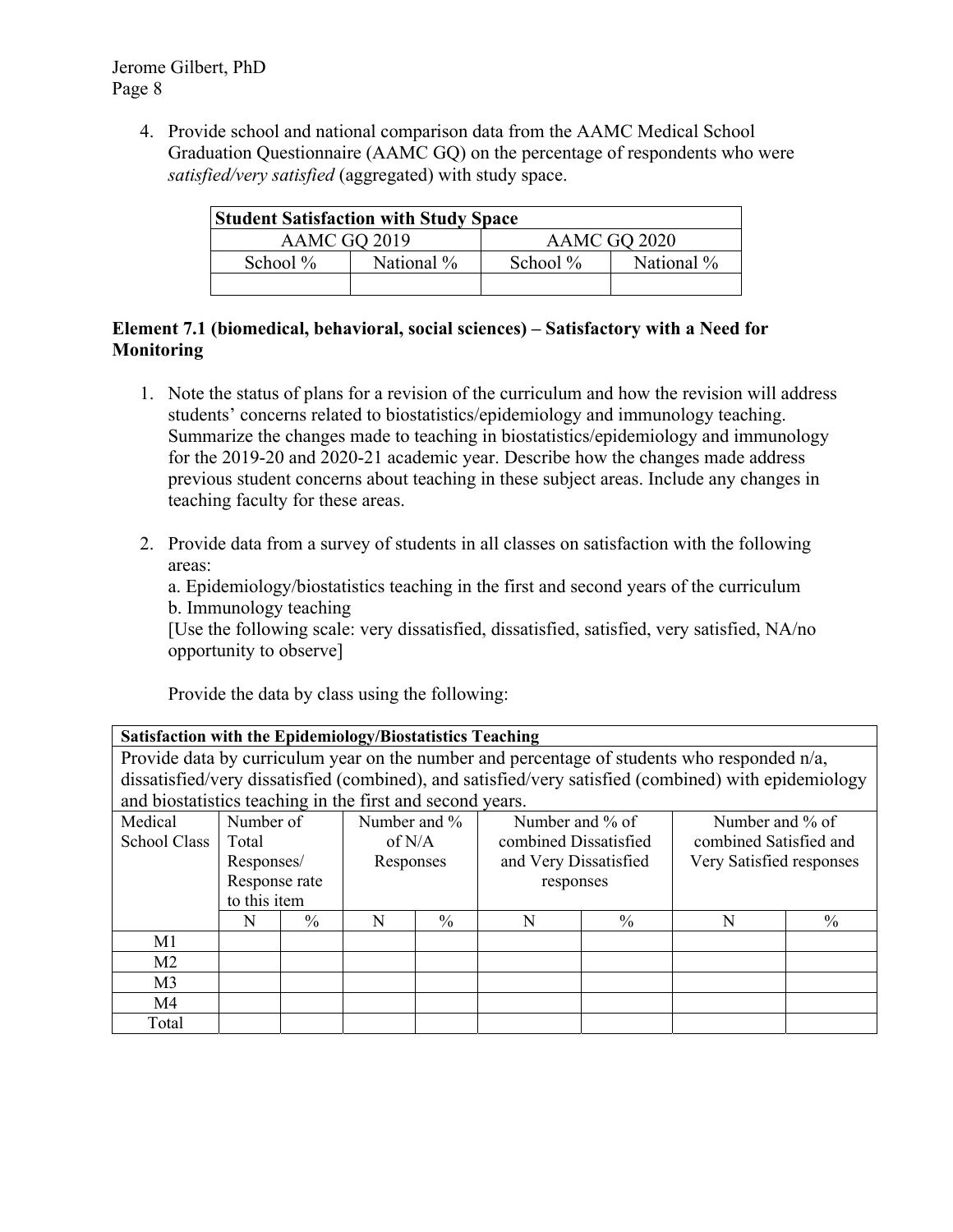### **Satisfaction with Immunology Teaching**

Provide data by curriculum year on the number and percentage of students who responded n/a, dissatisfied/very dissatisfied (combined), and satisfied/very satisfied (combined) with teaching of immunology.

| ັ<br>Medical   | Number of     |      | Number and $\%$ |      | Number and % of       |      | Number and % of          |      |  |
|----------------|---------------|------|-----------------|------|-----------------------|------|--------------------------|------|--|
| School Class   | Total         |      | of $N/A$        |      | combined Dissatisfied |      | combined Satisfied and   |      |  |
|                | Responses/    |      | Responses       |      | and Very Dissatisfied |      | Very Satisfied responses |      |  |
|                | Response rate |      |                 |      | responses             |      |                          |      |  |
|                | to this item  |      |                 |      |                       |      |                          |      |  |
|                | N             | $\%$ | N               | $\%$ | N                     | $\%$ |                          | $\%$ |  |
| M <sub>1</sub> |               |      |                 |      |                       |      |                          |      |  |
| M <sub>2</sub> |               |      |                 |      |                       |      |                          |      |  |
| M <sub>3</sub> |               |      |                 |      |                       |      |                          |      |  |
| M4             |               |      |                 |      |                       |      |                          |      |  |
| Total          |               |      |                 |      |                       |      |                          |      |  |

### **Element 9.5 (narrative assessment) – Unsatisfactory**

- 1. Summarize and provide a copy of the policy/guideline describing the circumstances in which narrative descriptions of a medical student's performance will be provided (e.g., length of teacher-student interaction).
- 2. List the courses in the pre-clerkship phase of the curriculum that would permit a student to receive individual narrative assessment.
- 3. Describe the availability of narrative descriptions of student performance in the courses where this form of assessment is possible. Note any changes in the availability of narrative assessment from the time of the 2019 full survey visit.

### **Element 9.8 (fair and timely summative assessment) – Unsatisfactory**

1. For each required clinical clerkship, provide the average and the minimum/maximum number of weeks it took for students to receive grades during the listed academic years. Also provide the percentage of students who did not receive grades within 6 weeks.

| <b>Availability of Clerkship Grades</b> |            |      |      |      |            |      |      |               |  |  |  |
|-----------------------------------------|------------|------|------|------|------------|------|------|---------------|--|--|--|
| Required clerkship                      | AY 2018-19 |      |      |      | AY 2019-20 |      |      |               |  |  |  |
|                                         | Avg.       | Min. | Max. | $\%$ | Avg.       | Min. | Max. | $\frac{0}{0}$ |  |  |  |
|                                         |            |      |      |      |            |      |      |               |  |  |  |

2. Describe the processes in place for the 2020-21 academic year to ensure that clerkship grades will be available to medical students in a timely manner. Note any changes in the methods to ensure timeliness of grades since the time of the 2019 full survey visit.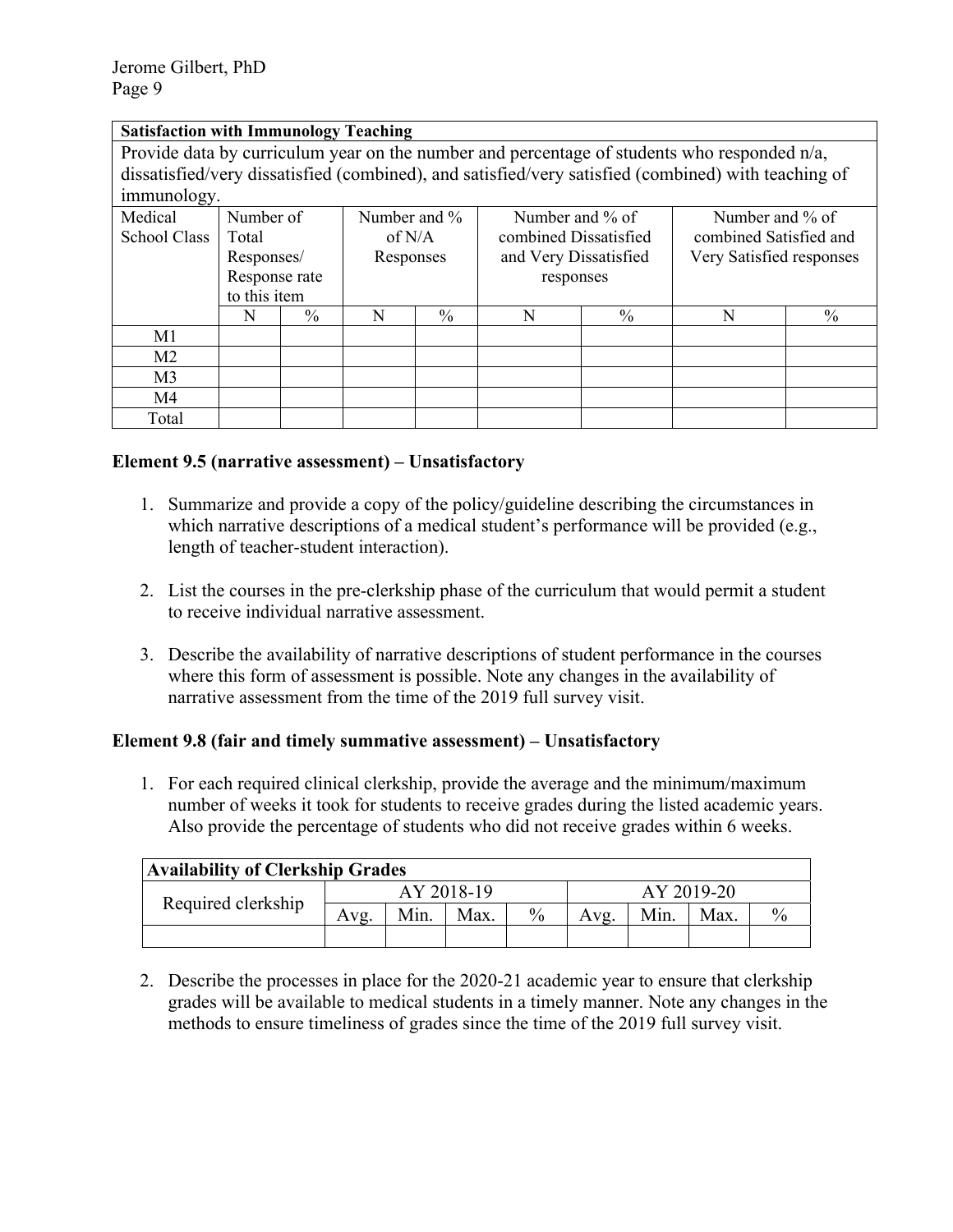### **Element 10.6 (content of informational materials) – Unsatisfactory**

- 1. Provide a list of the informational materials that are available to applicants, potential applicants, and the public for the 2020-21 academic year and note how this information is made available (e.g., online, hard copy). Note whether the informational materials, in sum, meet the expectations of the element.
- 2. Provide a copy of the medical school academic bulletin (or similar documents) and indicate where in the bulletin/documents the following can be found: a. Medical education program mission and objectives
	- b. Admission and completion requirements (academic and other) for the MD degree and joint degree programs
	- c. Academic calendar for each curricular option
	- d. Required course and clerkship descriptions

### **Element 11.2 (career advising) – Unsatisfactory**

- 1. Provide an overview of the current system of career counseling for medical students. In the description, include the personnel from the medical school administration, faculty (e.g., career advisors, specialty advisors), and other sites (e.g., a university career office, outside consultants) available to support the medical student career advising system and the role(s) played by each. Note any changes to the career counseling system, including its staffing, since the time of the 2019 full survey visit.
- 2. Provide data from a survey of students in all classes on satisfaction with the following: a. Career planning services
	- b. Information about specialties

[Use the following scale: very dissatisfied, dissatisfied, satisfied, very satisfied, NA/no opportunity to observe]

**Satisfaction with Career Planning Services**  Provide data by curriculum year on the number and percentage of students who responded n/a, dissatisfied/very dissatisfied (combined), and satisfied/very satisfied (combined) with career advising services. Medical School Class Number of Total Responses/ Response rate to this item Number and % of N/A Responses Number and % of combined Dissatisfied and Very Dissatisfied responses Number and % of combined Satisfied and Very Satisfied responses N % N % N % N % M1 M2  $M<sub>3</sub>$ M4 Total

Provide the data by class using the following: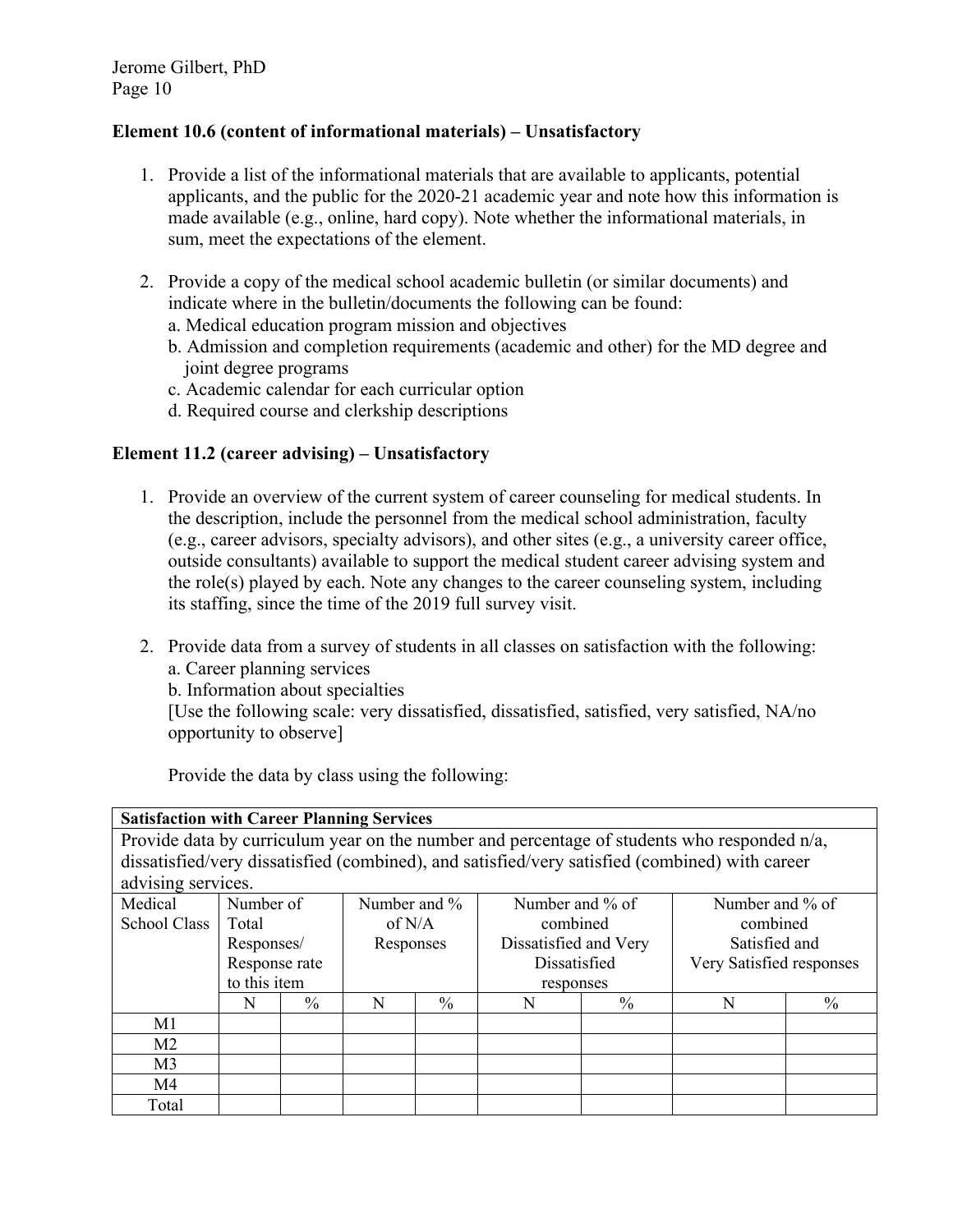#### **Satisfaction with Information About Specialties**

Provide data by curriculum year on the number and percentage of students who responded n/a, dissatisfied/very dissatisfied (combined), and satisfied/very satisfied (combined) with information about specialties.

| Medical        | Number of     |      | Number and $\%$ |               | Number and % of       |      | Number and % of          |          |  |
|----------------|---------------|------|-----------------|---------------|-----------------------|------|--------------------------|----------|--|
| School Class   | Total         |      | of $N/A$        |               | combined              |      |                          | combined |  |
|                | Responses/    |      | Responses       |               | Dissatisfied and Very |      | Satisfied and            |          |  |
|                | Response rate |      |                 |               | Dissatisfied          |      | Very Satisfied responses |          |  |
|                | to this item  |      |                 |               | responses             |      |                          |          |  |
|                | N             | $\%$ | N               | $\frac{0}{0}$ | N                     | $\%$ |                          | $\%$     |  |
| M1             |               |      |                 |               |                       |      |                          |          |  |
| M <sub>2</sub> |               |      |                 |               |                       |      |                          |          |  |
| M <sub>3</sub> |               |      |                 |               |                       |      |                          |          |  |
| M4             |               |      |                 |               |                       |      |                          |          |  |
| Total          |               |      |                 |               |                       |      |                          |          |  |

3. Provide school and national comparison data from the AAMC Medical School Graduation Questionnaire (AAMC GQ) on the percentage of respondents who were *satisfied/very satisfied* (aggregated) in the following areas.

| <b>Career Planning Services</b> |                                               |                   |               |                 |      |                 |  |  |  |  |  |  |
|---------------------------------|-----------------------------------------------|-------------------|---------------|-----------------|------|-----------------|--|--|--|--|--|--|
|                                 | AAMC GQ 2018   AAMC GQ 2019  <br>AAMC GQ 2020 |                   |               |                 |      |                 |  |  |  |  |  |  |
|                                 |                                               | School   National |               | School National |      | School National |  |  |  |  |  |  |
|                                 | $\%$                                          | $\%$              | $\frac{0}{0}$ | $\frac{0}{0}$   | $\%$ | $\frac{0}{0}$   |  |  |  |  |  |  |
| Career planning services        |                                               |                   |               |                 |      |                 |  |  |  |  |  |  |
| Information about               |                                               |                   |               |                 |      |                 |  |  |  |  |  |  |
| specialties                     |                                               |                   |               |                 |      |                 |  |  |  |  |  |  |

### **Element 12.3 (personal counseling/well-being programs) – Satisfactory with a Need for Monitoring**

- 1. Describe the system for providing mental health services for medical students, including how, by whom (i.e., roles and titles), and where services are provided. Note any changes made during the 2019-20 academic year or planned for the 2020-21 academic year. Describe how students are informed about the availability of mental health services.
- 2. Summarize medical school programs or other programs designed to support students' well-being and facilitate students' ongoing adjustment to the physical and emotional demands of medical school. Note any changes made in the 2019-20 academic year or the 2020-21 academic year. Describe how students are informed about the availability of these programs/activities.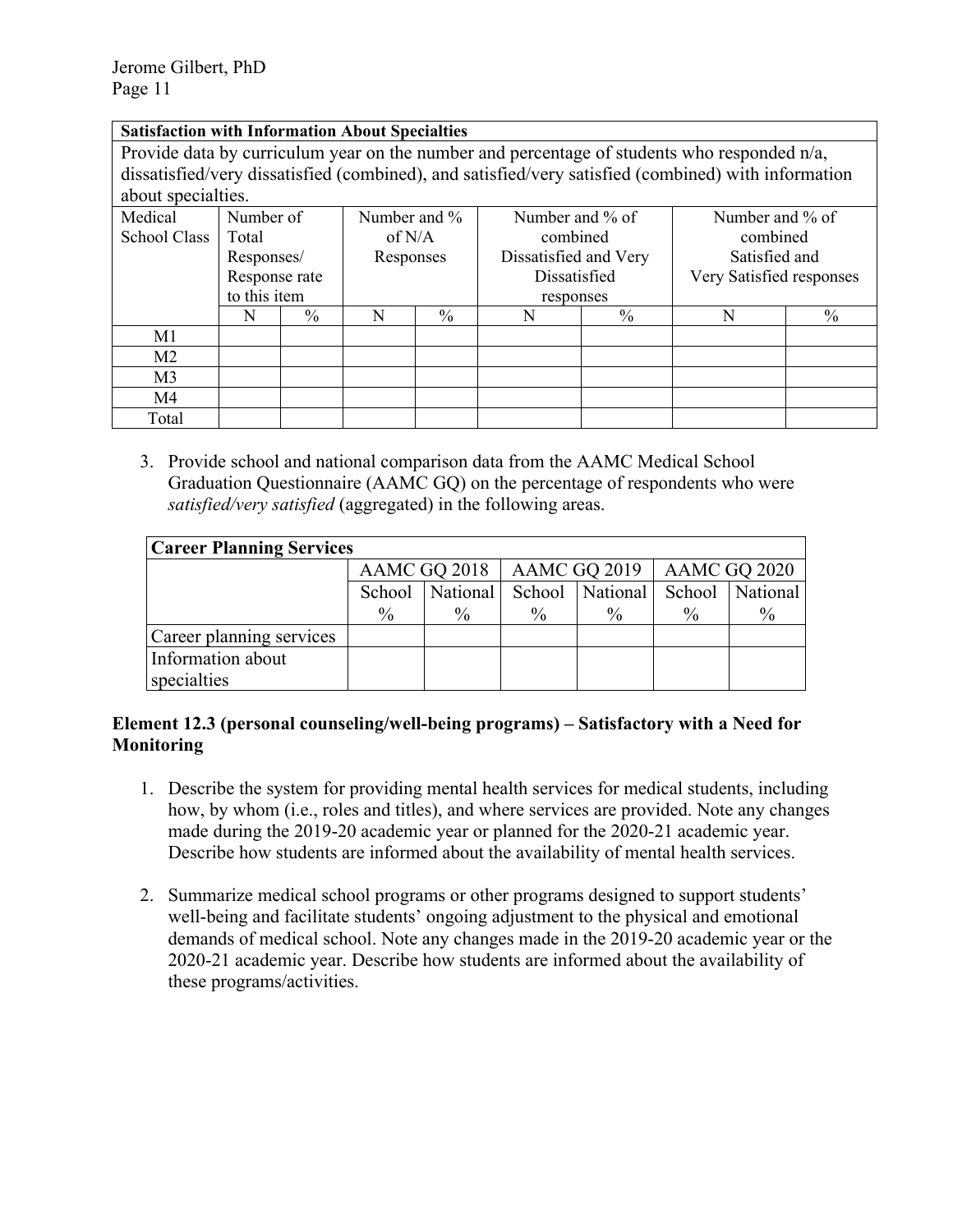3. Provide data from a survey of students in all classes on satisfaction with the following: a. Availability of mental health services

b. Availability of programs/activities to support student well-being

[Use the following scale: very dissatisfied, dissatisfied, satisfied, very satisfied, NA/no opportunity to observe]

Provide the data by class using the following:

|  |  |  | <b>Satisfaction with the Availability of Mental Health Services</b> |  |
|--|--|--|---------------------------------------------------------------------|--|
|  |  |  |                                                                     |  |

Provide data by curriculum year on the number and percentage of students who responded n/a, dissatisfied/very dissatisfied (combined), and satisfied/very satisfied (combined) with mental health services.

| Medical        | Number of     |      | Number and % |               | Number and % of       |          | Number and % of          |          |  |
|----------------|---------------|------|--------------|---------------|-----------------------|----------|--------------------------|----------|--|
| School Class   | Total         |      | of $N/A$     |               |                       | combined |                          | combined |  |
|                | Responses/    |      | Responses    |               | Dissatisfied and Very |          | Satisfied and            |          |  |
|                | Response rate |      |              |               | Dissatisfied          |          | Very Satisfied responses |          |  |
|                | to this item  |      |              |               | responses             |          |                          |          |  |
|                | N             | $\%$ | N            | $\frac{0}{0}$ | N                     | $\%$     |                          | $\%$     |  |
| M1             |               |      |              |               |                       |          |                          |          |  |
| M <sub>2</sub> |               |      |              |               |                       |          |                          |          |  |
| M <sub>3</sub> |               |      |              |               |                       |          |                          |          |  |
| M4             |               |      |              |               |                       |          |                          |          |  |
| Total          |               |      |              |               |                       |          |                          |          |  |

|                                                                                         | <b>Satisfaction with Programs/Activities to Support Student Well-Being</b>                  |               |          |               |                 |               |                          |               |  |  |  |  |  |  |
|-----------------------------------------------------------------------------------------|---------------------------------------------------------------------------------------------|---------------|----------|---------------|-----------------|---------------|--------------------------|---------------|--|--|--|--|--|--|
|                                                                                         | Provide data by curriculum year on the number and percentage of students who responded n/a, |               |          |               |                 |               |                          |               |  |  |  |  |  |  |
|                                                                                         |                                                                                             |               |          |               |                 |               |                          |               |  |  |  |  |  |  |
| dissatisfied/very dissatisfied (combined), and satisfied/very satisfied (combined) with |                                                                                             |               |          |               |                 |               |                          |               |  |  |  |  |  |  |
|                                                                                         | programs/activities to support student well-being.                                          |               |          |               |                 |               |                          |               |  |  |  |  |  |  |
| Medical                                                                                 | Number of                                                                                   |               |          | Number and %  | Number and % of |               | Number and % of          |               |  |  |  |  |  |  |
| School Class                                                                            | Total                                                                                       |               | of $N/A$ |               | combined        |               | combined                 |               |  |  |  |  |  |  |
|                                                                                         | Dissatisfied and Very<br>Satisfied and<br>Responses/<br>Responses                           |               |          |               |                 |               |                          |               |  |  |  |  |  |  |
|                                                                                         | Response rate                                                                               |               |          |               | Dissatisfied    |               | Very Satisfied responses |               |  |  |  |  |  |  |
|                                                                                         | to this item                                                                                |               |          |               | responses       |               |                          |               |  |  |  |  |  |  |
|                                                                                         | N                                                                                           | $\frac{0}{0}$ | N        | $\frac{0}{0}$ | N               | $\frac{0}{0}$ | N                        | $\frac{0}{0}$ |  |  |  |  |  |  |
| M1                                                                                      |                                                                                             |               |          |               |                 |               |                          |               |  |  |  |  |  |  |
| M <sub>2</sub>                                                                          |                                                                                             |               |          |               |                 |               |                          |               |  |  |  |  |  |  |
| M <sub>3</sub>                                                                          |                                                                                             |               |          |               |                 |               |                          |               |  |  |  |  |  |  |
| M4                                                                                      |                                                                                             |               |          |               |                 |               |                          |               |  |  |  |  |  |  |
| Total                                                                                   |                                                                                             |               |          |               |                 |               |                          |               |  |  |  |  |  |  |

### **Element 12.7 (immunization requirements and monitoring) – Unsatisfactory**

- 1. Describe the steps taken to ensure the confidentiality of student immunization records.
- 2. What individuals have access to detailed information regarding each student's immunization status (e.g., titers)? How is this detailed information stored?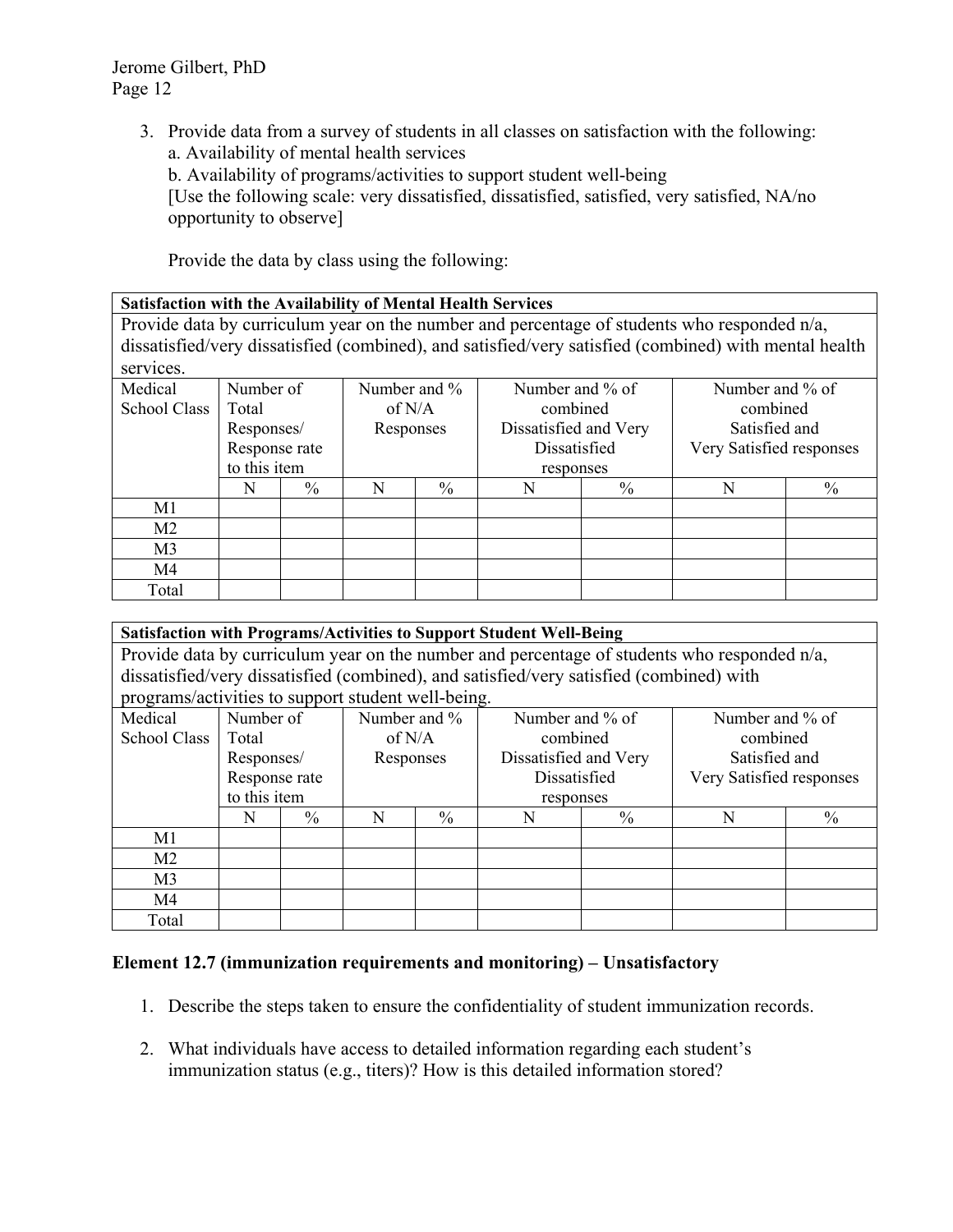### **Element 12.8 (student exposure policies/procedures) – Unsatisfactory**

- 1. Provide a copy of the current school of medicine policy related to the effects of infectious and/or environmental disease or disability on medical student learning activities.
- 2. Summarize how and by whom this policy was developed and approved. How is the policy disseminated to students and other relevant individuals?

# **V. IMPORTANT INFORMATION FOR THE MEDICAL EDUCATION PROGRAM**

### **NOTIFICATION TO THE U.S. DEPARTMENT OF EDUCATION OF ACCREDITATION STATUS**

The LCME is required to notify the United States Department of Education and the relevant regional accrediting body of all of its final accreditation determinations, including determinations of "accredited," "accredited, with warning," and "accredited, on probation." The LCME is also required by the U.S. Department of Education to make available to the public all final determinations of "accredited" and "accredited, on probation."

#### **TIMING FOR A PROGRAM TO ACHIEVE SATISFACTORY PERFORMANCE IN ELEMENTS AND COMPLIANCE WITH STANDARDS**

If the LCME determines a program to be in noncompliance with a standard at the same time that the program's performance in an associated element is found to be unsatisfactory, the total time for correction of the deficiencies in compliance and performance will be two years, in accordance with requirements of the U.S. Department of Education. If the LCME determines a program to be in compliance or compliance with a need for monitoring with a standard but if the performance in an element within that standard is unsatisfactory, the program must achieve a status of satisfactory or satisfactory with a need for monitoring in that element within a maximum of two years; if that does not occur, the LCME will find the program to be in noncompliance with the relevant standard. U.S. Department of Education regulations require that the LCME document compliance with all LCME accreditation standards within two years of the LCME meeting at which the noncompliance determination was made. For more details, refer to the most recent version of the LCME *Rules of Procedure*, available on the LCME website, lcme.org/publications.

### **ALIGNING FOLLOW-UP WITH THE APPROPRIATE ACCREDITATION ELEMENTS**

Programs that have status reports due to the LCME are responsible for aligning the follow-up items in the reports with the *Functions and Structure of a Medical School* document whose effective academic year corresponds with the academic year in which each status report is due. To review the current list of LCME accreditation standards and elements, refer to the most recent version of the *Functions and Structure of a Medical School* document, available on the LCME website, lcme.org/publications.